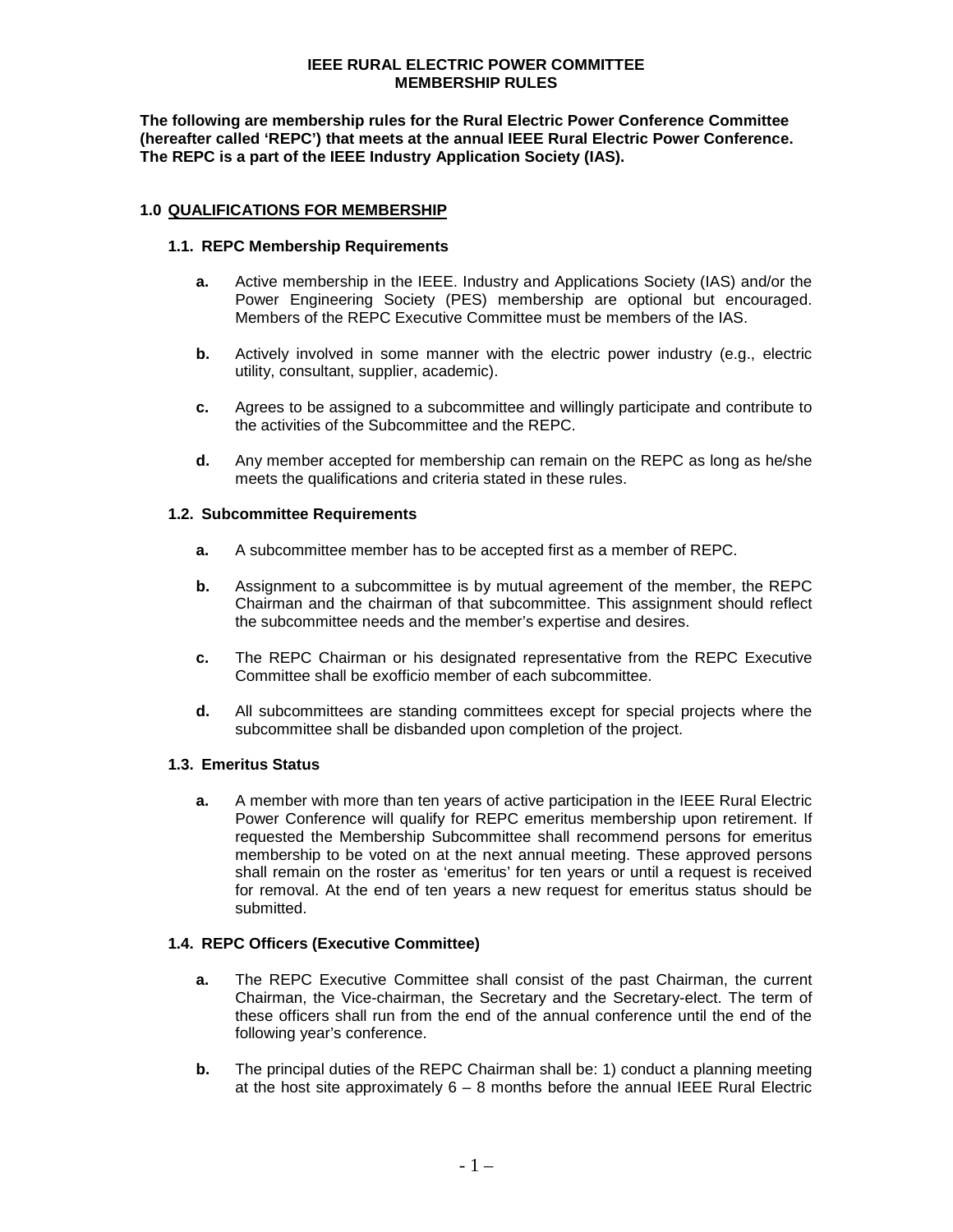### **IEEE RURAL ELECTRIC POWER COMMITTEE MEMBERSHIP RULES**

Power Conference, 2) preside over the annual business meeting of the REPC and 3) coordinate and preside over the annual conference.

- **c.** The principal duties of the REPC Vice-chairman shall be: 1) solicit papers and presentations for the conference [Program Chair] and 2) perform the duties of the REPC Chairman in his/her absence.
- **d.** The principal duties of the REPC Secretary shall be: 1) record the minutes of the planning meeting, 2) record the minutes of annual REPC business meeting and send out a copy to REPC members within thirty (30) days, 3) assist the Membership Subcommittee Chair with maintaining a current membership list and 4) serve as Publicity Chair for the annual conference.
- **e.** Members of the REPC Executive Committee shall have been a member of the REPC for a period of at least one year unless no other member is willing to serve.
- **f.** If possible, nominations for the REPC Executive Committee should avoid having more than two members from the same type of organization (e.g. utility, consultant, supplier, institution) on the committee at the same time.
- **g.** The REPC Secretary-elect shall be elected each year. This person must be willing to advance thru the progression of REPC Executive Committee Officers in subsequent years.
- **h.** When the term of the past REPC Chairman expires, he/she shall not be eligible for re-election to the REPC Executive Committee for a period of two years unless no other REPC members are willing to serve.
- **i.** Recognizing that some small organizations may not be able to provide funds for members to travel to REPC Executive Committee meetings, the REPC Chairman shall be authorized to approve travel reimbursement for members otherwise unable to attend. This does not include the IEEE Rural Electric Power Conference.

# **1.5. Subcommittee Chairman**

- **a.** Must be a qualified member of the REPC.
- **b.** If a vacancy for subcommittee Chairman exists, election of a replacement will be held by the subcommittee at the annual meeting. The subcommittee can also elect a vice-chairman to act in the chairman's absence. If no subcommittee chairman is elected, the REPC Chairman shall appoint one.
- **c.** Chairman of the subcommittee may hold this position until no longer qualified or chooses to resign the duties.

# **2.0 MEMBERSHIP PROCEDURES**

# **2.1. REPC Membership**

- **a.** If a member misses two or more consecutive meetings he/she should be contacted by the Membership Subcommittee. Recommendations should be made at the next REPC annual meeting to remove them from the roster if they have no interest or do not plan to remain active.
- **b**. Recommendations shall be considered in the order received.